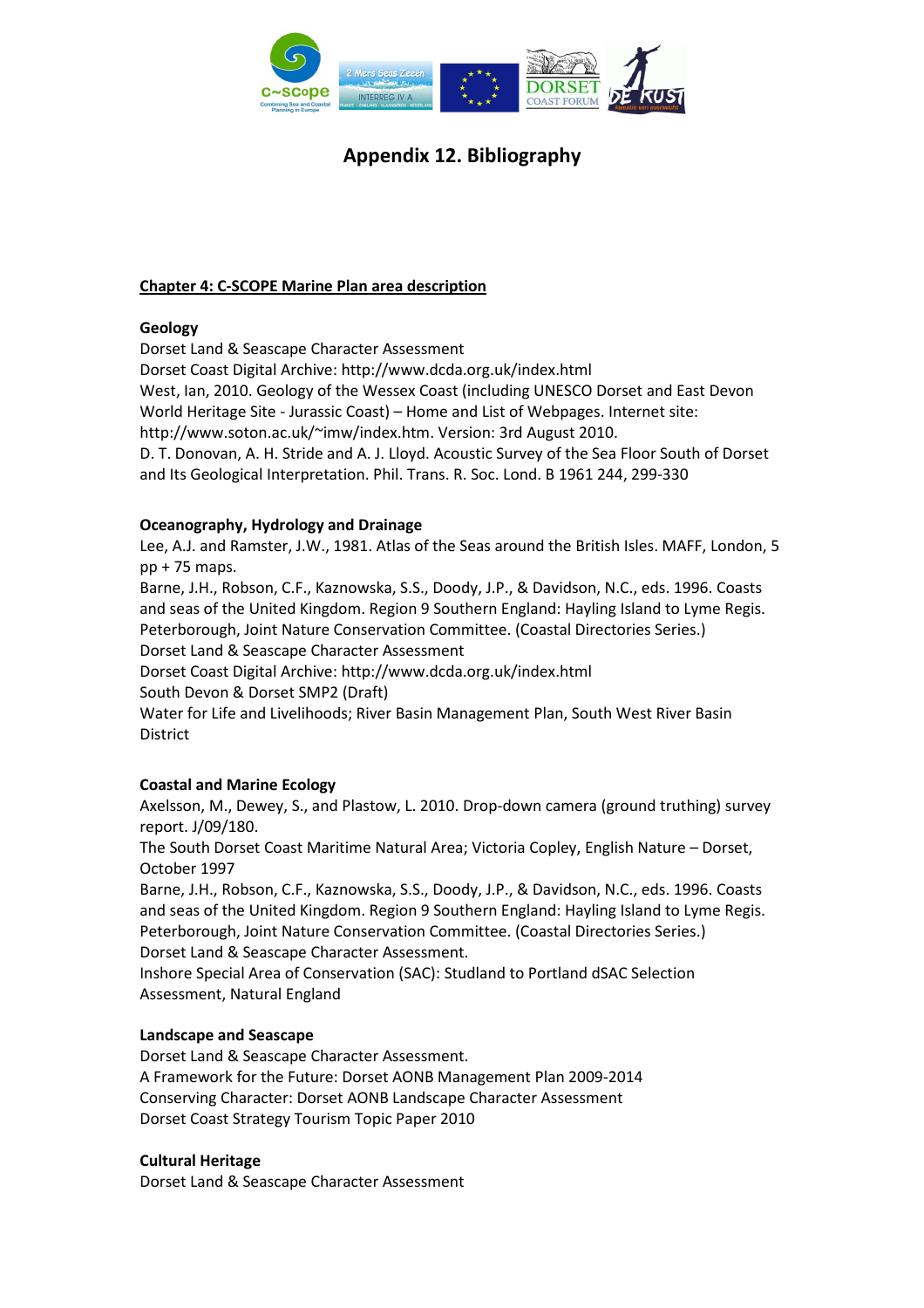

Dorset Coast Digital Archive: http://www.dcda.org.uk/index.html Dorset Cultural Strategy 2009-2014 WHS Jurassic Coast Arts Strategy 2006-2013

#### Water Quality

Marine Conservation Society Good Beach Report 2009: http://www.mcsuk.org/ Environment Agency website: http://www.environment-agency.gov.uk/ Water for Life and Livelihoods; River Basin Management Plan, South West River Basin District

#### Commercial Fishing

Dorset Land & Seascape Character Assessment Marine Management Organisation Fisheries statistics: http://www.marinemanagement.org.uk/fisheries/statistics/index.htm Personal Communications, MMO Poole Office.

#### Aquaculture

Portland Gas Environment Report, Appendix 3.4.14, 2007 Personal Communications, Colin Smith

James, M.A. and Slaski, R. J (2009) A strategic review of the potential for aquaculture to contribute to the future security of food and non-food products and services in the UK and specifically England. Report commissioned by the Department for the Environment and Rural Affairs, 121pp.

James, M.A. and Slaski, R. J (2006) Appraisal of the opportunity for offshore aquaculture in UK waters. Report of project FC0934, commissioned by Defra and Seafish from FRM Ltd., 119pp.

#### Recreation and Tourism

Value of Tourism 2008, Dorset. South West Tourism. Wreck to Reef: http://www.wrecktoreef.co.uk/ An Estimate Of The Economic Benefit Of Creating A Dive Attraction By Sinking A Ship Off Portland. Weymouth & Portland Borough Council. February 2009 The Motivation, Demographics and Views of South West Recreational Sea Anglers and their Socio-economic Impact on the Region, 2005. Nautilus Consultants. www.visitweymouth.co.uk www.weymouth-angling.co.uk Dean & Reddyhoff Marinas: http://www.deanreddyhoff.co.uk/ Weymouth & Portland Borough Council: http://www.weymouth.gov.uk/ Weymouth & Portland National Sailing Academy: http://www.wpnsa.org.uk/ Personal Watercraft Partnership: http://www.pwpulse.co.uk/index.htm Portland Harbour Authority Ltd: http://www.portland-port.co.uk/ Weymouth & Portland Borough Council: http://www.weymouth.gov.uk/

## Harbours, Ports and Shipping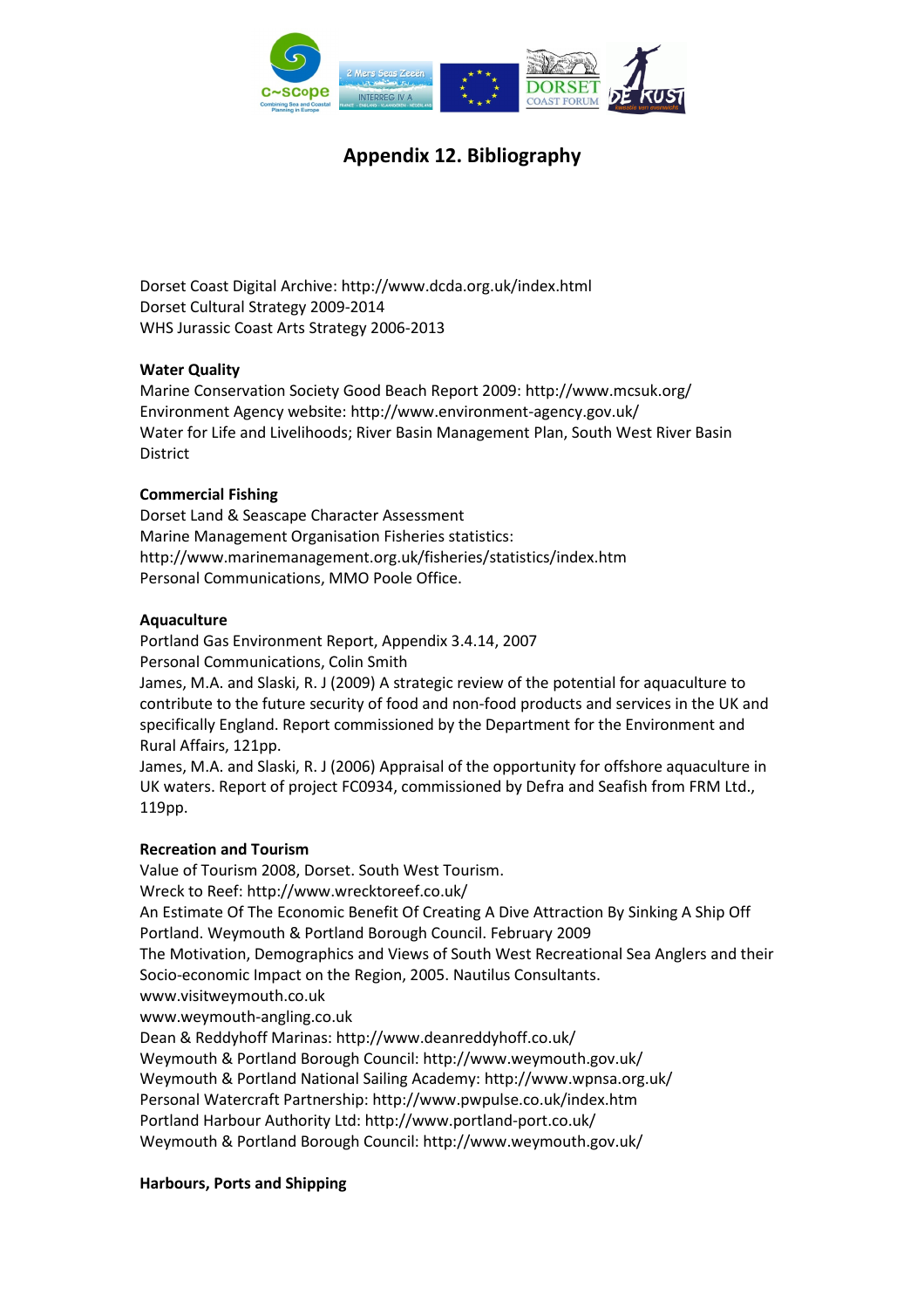

Portland Harbour Authority Ltd: http://www.portland-port.co.uk/ Weymouth & Portland Borough Council: http://www.weymouth.gov.uk/

#### Marine Industry

Dorset Land & Seascape Character Assessment Dorset Coast Strategy Marine & Maritime Industries Topic Paper, 2010

#### Transport Infrastructure

Weymouth Relief Road Environmental Statement, Chapter 1 Jurassic Coast website: http://www.jurassiccoast.com/

#### **Military**

Dorset Land & Seascape Character Assessment Dorset Coast Strategy MoD Topic Paper, 2010

#### **Agriculture**

Dorset Land & Seascape Character Assessment Conserving Character; Landscape Character Assessment & Management Guidance for the Dorset AONB Dorset Coast Digital Archive: http://www.dcda.org.uk/index.html

#### Aggregates

Marine aggregate dredging 1998-2007. A ten year review. The Crown Estate and British Marine Aggregates Producers Association The area involved – 11th annual report. Marine aggregate dredging 2008. The Crown Estate and BMAPA Mark Russell, BMAPA personal communication.

## Energy

Dorset Coast Digital Archive: http://www.dcda.org.uk/index.html West, Ian, 2010. Geology of the Wessex Coast (including UNESCO Dorset and East Devon World Heritage Site - Jurassic Coast) - Home and List of Webpages. Internet site: http://www.soton.ac.uk/~imw/index.htm. Version: 3rd August 2010. Dorset Offshore Renewables Capacity Report, 2010 RegenSW website: http://www.regensw.co.uk/projects/offshore-renewables

## Climate Change

Dorset Land & Seascape Character Assessment Dorset Marine and Coastal Topic Paper Series 2010; Climate Change

## Chapter 5: Draft C-SCOPE Marine Plan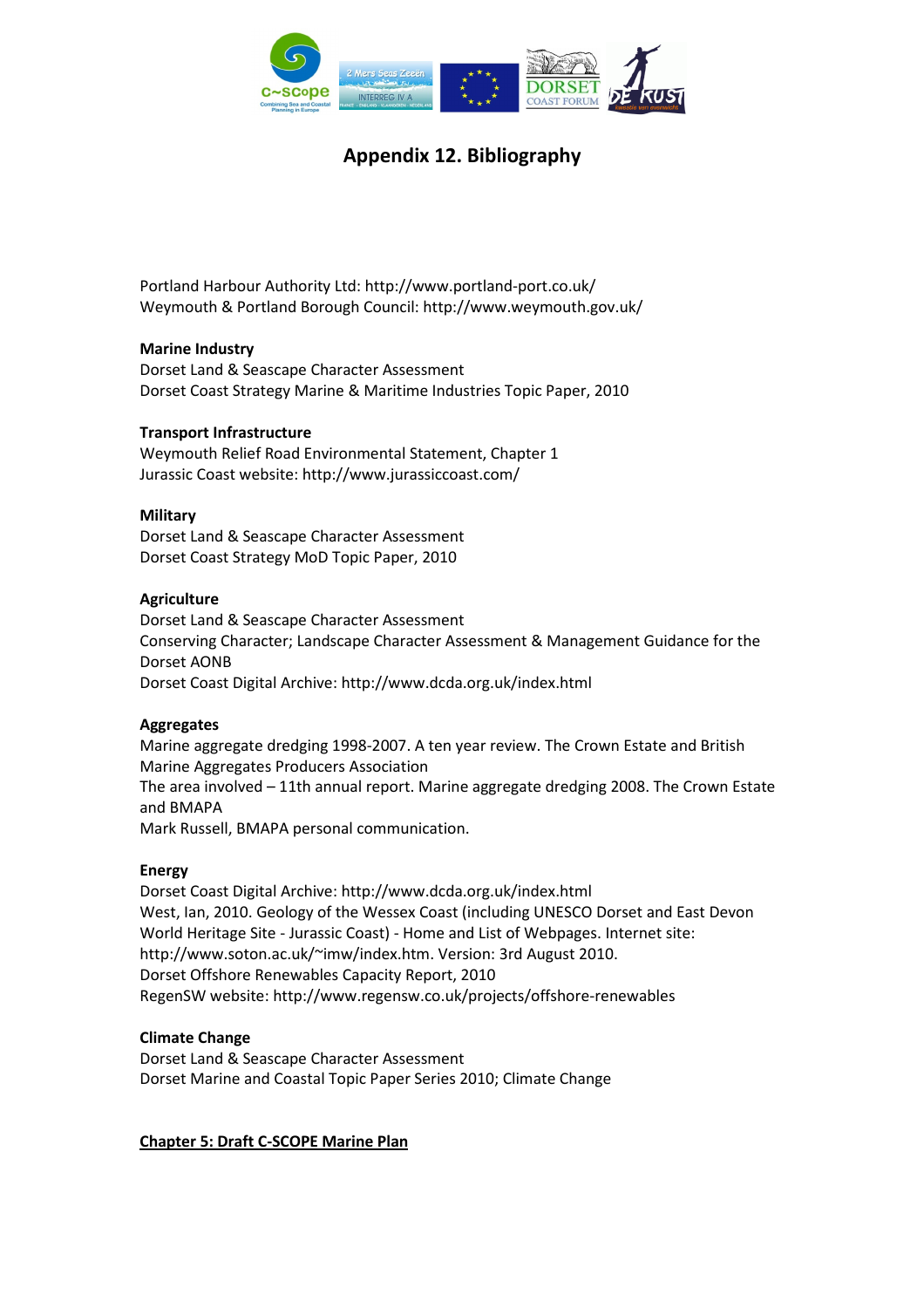

## Objective 1: Healthy Marine Environment (HME)

UK Marine Policy Statement (2011)

A review of national and local sectoral trends and developments to inform the C-SCOPE Marine Plan

Charting Progress 2 Productive Seas Feeder Report

Charting Progress 2; Feeder Report: Healthy and Biologically Diverse Seas. Defra

Guidance for Local Authorities on Implementing the Biodiversity Duty (2007). Defra.

Marine Strategy Framework Directive Good Environmental Status (GES) Workshop Report (2010). Defra

Report on MEHRAs

http://webarchive.nationalarchives.gov.uk/+/http:/www.dft.gov.uk/pgr/shippingports/shipp ing/elc/secmehras/pdfmehras

The Merchant Shipping (Ship-to-Ship Transfers) Regulations 2010

A baseline assessment of electromagnetic fields generated by offshore windfarm cables. COWRIE Report (2008)

Sustainable Production and Consumption of fish and shellfish; Environmental Impact Analysis, 2007. Royal Haskoning Report for Defra.

Fisheries 2027; a long-term vision for sustainable fisheries. Published by the Department for Environment, Food and Rural Affairs.

Sea fisheries: steps to sustainability. Natural England, 2009. ISBN 978-1-84754-157-4. Catalogue Code: NE193.

Sustainable Access to Inshore Fisheries (SAIF) Advisory Group (2010). Reform of the English Inshore Fishing Fleet. Final Report – Key Findings and Recommendations

S.J. de Groot. The impact of bottom trawling on benthic fauna of the North Sea. Ocean Management. Volume 9, Issues 3–4, September 1984, Pages 177–190.

Shepherd, C. Trawling the sea bed. Editorial, Marine Pollution Bulletin 52 (2006) 831–835 Project report: Assessment of the impacts of Didemnum vexillum and options for the management of the species in England (NE Report)

UNEP/IOC Guidelines on Survey and Monitoring of Marine Litter. Regional Seas Reports and Studies No. 186 IOC Technical Series No. 83

United Nations Environmental Programme Marine Litter webpages:

http://www.unep.org/regionalseas/marinelitter/default.asp

Dorset and East Devon Litter Group webpages:

http://www.dorsetforyou.com/marineandbeachlitter

Marlin marine aliens website: http://www.marlin.ac.uk/marine\_aliens/

Eno., N.C., Clark, R.A. & Sanderson, W.G. (Edited by), (1997), Non-native marine species in British waters: a review and directory, 152 pages A4 softback, ISBN 1 86107 442 5 GB Non-native Species Secretariat risk assessments:

https://secure.fera.defra.gov.uk/nonnativespecies/index.cfm?sectionid=51

Marine Strategy Framework Directive Task Group 2 Report Non-indigenous species APRIL 2010 European Union and ICES, 2010.

## Objective 2: Thriving Coastal Communities (TCC)

UK Marine Policy Statement (2011)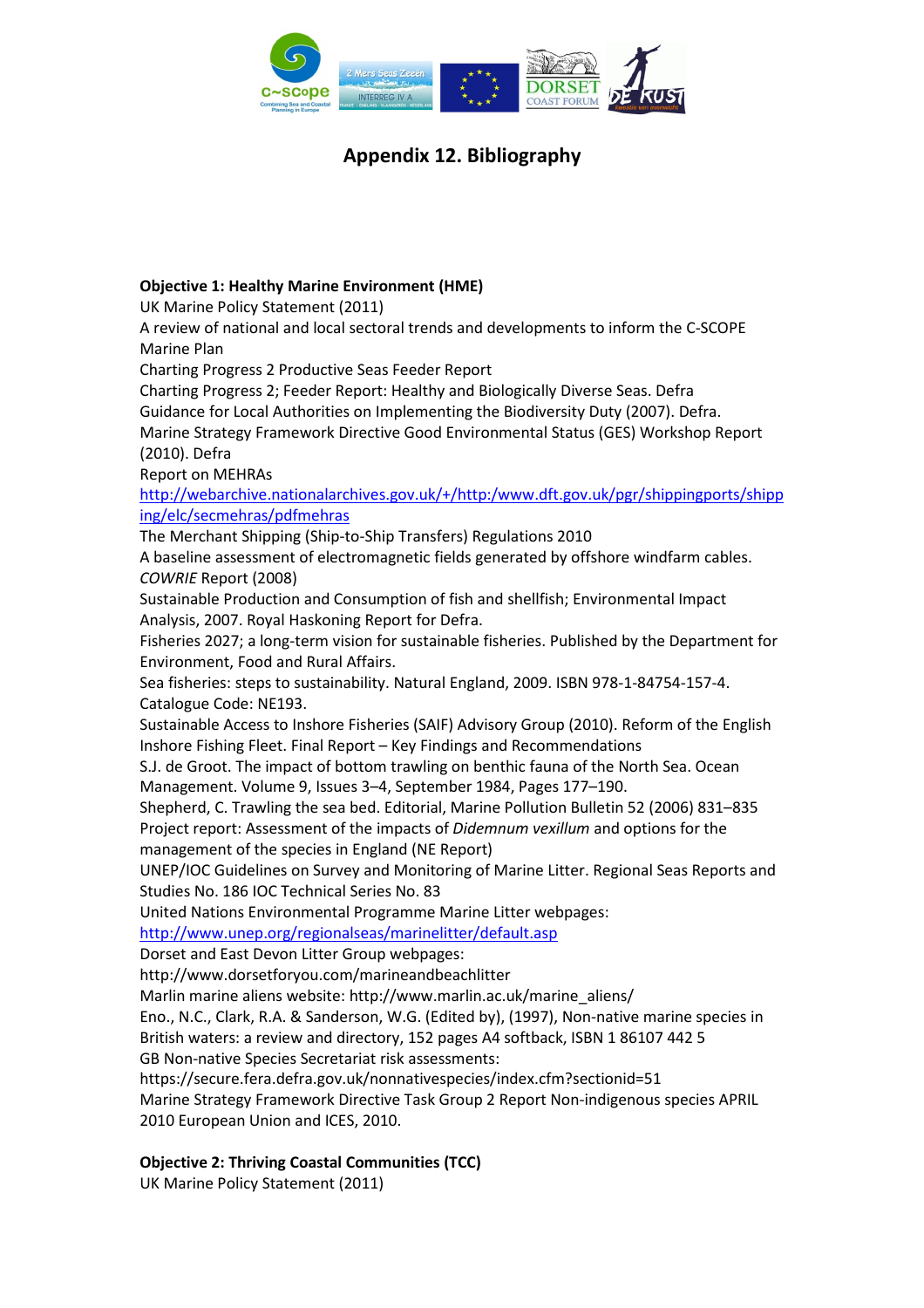

A socio-economic Study of the C-SCOPE Marine Plan Area. Dorset County Council Research Team. 2011.

England's Seaside Towns: A 'benchmarking' study, 2008. Department for Communities and Local Government, Crown Copyright.

A strategy for growth for the UK Marine Industries (2011) UK Marine Industries Alliance. Skills and Training Needs of the South Dorset Marine Cluster. Research Report, March 2009. Mair Partnership.

Dorset Local Enterprise Partnership (LEP) Prospectus

Regeneration in Historic Coastal Towns. English Heritage.

## Objective 3: Successful and Sustainable Marine Economy (SME)

UK Marine Policy Statement (2011)

Charting Progress 2 Productive Seas Feeder Report

POSTNOTE Number 377, May 2011. The Ecosystem Approach. Parliamentary Office of Science & Technology.

Draft statutory guidance to the Marine Management Organisation on its contribution to the achievement of sustainable development. Presented to Parliament pursuant to section 2(6) of the Marine and Coastal Access Act 2009. March 2010.

A socio-economic Study of the C-SCOPE Marine Plan Area. Dorset County Council Research Team. 2011.

Seabed restoration following marine aggregate dredging: Do the benefits justify the costs? (2011) Aggregate Levy Sustainability Fund. MALSFMEPF Ref No: MEP F 09/P115 Marine licensing guidance 3. Dredging, disposal and aggregate dredging, 2011. MMO Portland Harbour Revision Order 2007. Application for consent to the department for transport.

Lieberknecht, L.M.; Hooper, T.E.J.; Mullier, T.M.; Murphy, A.; Neilly, M.; Carr, H.; Haines, R.; Lewin, S.; and Hughes, E. (2011) Finding Sanctuary final report and recommendations. A report submitted by the Finding Sanctuary stakeholder project to Defra, the Joint Nature Conservation Committee, and Natural England. Available at www.finding-sanctuary.org / The UK National Archives

http://tna.europarchive.org/\*/http://www.finding-sanctuary.org/

General advice on assessing potential impacts of and mitigation for human activities on MCZ features, using existing regulation and legislation. Advice from the Joint Nature Conservation Committee and Natural England to the Regional MCZ Projects. June 2011.

## Objective 4: Responsible, Equitable and Safe Access (REA)

UK Marine Policy Statement (2011)

Charting Progress 2 Productive Seas Feeder Report

A socio-economic Study of the C-SCOPE Marine Plan Area. Dorset County Council Research Team. 2011.

Collins, KJ, Suonpaa, AM and Mallinson, JJ, 2010. The impacts of anchoring and mooring in seagrass, Studland Bay, Dorset, UK. International Journal of the Society for Underwater Technology, Vol 29, No 3, pp117-123.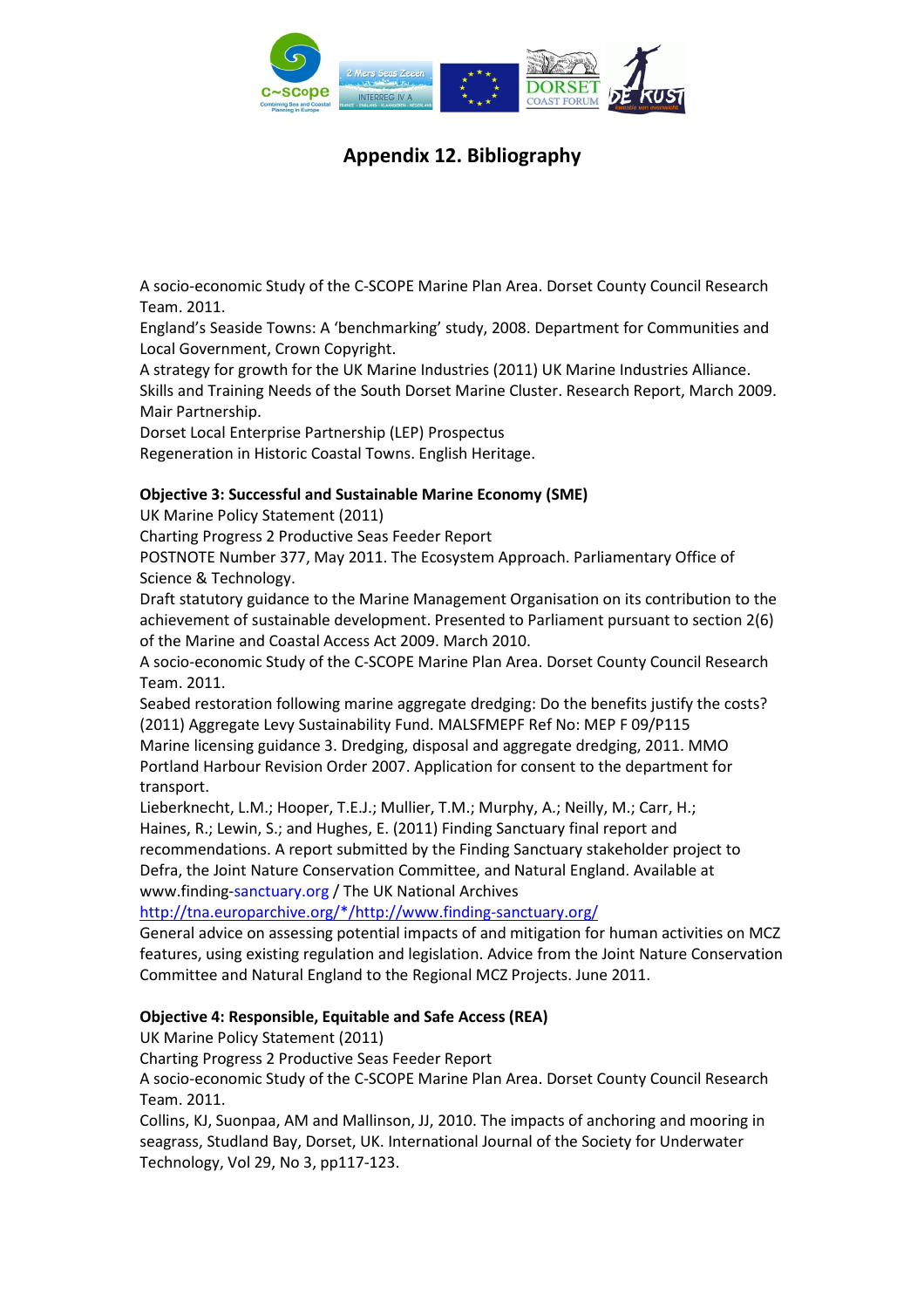

Dorset Wildlife Trust Studland Seahorses webpage: http://www.dorsetwildlifetrust.org.uk/studland.html Generic plan for recreational activities causing disturbances in European marine sites, 2010. Report for Defra by Natural England. Dorset Equality Scheme Action Plan – 2012 Stillman, R. A., Cox, J., Liley, D., Ravenscroft, N., Sharp, J. & Wells, M. (2009) Solent disturbance and mitigation project: Phase I report. Report to the Solent Forum

Dorset and East Devon Waterborne Passenger Transport Feasibility Study (2011). Report by Fisher Associates for Dorset AONB and Jurassic Coast Transport Working Group. White, M.P., Smith, A., Humphreys, K., Pahl, S., Snelling, D., & Depledge, M. (2011). Blue Space: The importance of water for preferences, affect and restorativeness ratings of natural and built scenes. Journal of Environmental Psychology.

## Objective 5: Coastal and Climate Change Adaptation and Mitigation (CAM)

UK Marine Policy Statement (2011) Charting Progress 2 Productive Seas Feeder Report South Devon and Dorset (Durlston Head to Rame Head) Shoreline Management Plan 2 Marine Climate Change Impacts Partnership website: www.mccip.org.uk MCCIP 2010-2011 Annual Report Card South West Climate Change Scoping Study: http://www.oursouthwest.com/climate/scopingstudy.htm

#### Objective 6: Strategic Significance of the Marine Environment (SS)

UK Marine Policy Statement (2011) Charting Progress 2 Productive Seas Feeder Report Dorset Coast Forum Military Activity topic paper Surfers Against Sewage website: Portland Harbour Authority Ltd website: DECC website: A socio-economic Study of the C-SCOPE Marine Plan Area. Dorset County Council Research Team. 2011.

#### Objective 7: Valuing, Enjoying and Understanding (VEU)

UK Marine Policy Statement (2011)

The Weymouth and Portland Economic and Tourism Development Strategy 2010-2015 A socio-economic Study of the C-SCOPE Marine Plan Area. Dorset County Council Research Team. 2011.

The Setting of Heritage Assets; English Heritage Guidance. Available at www.englishheritage.org.uk/professional/advice/advice-by-topic/setting-and-views/setting Regeneration in Historic Coastal Towns. English Heritage.

Wessex Archaeology, Historic Environment of the Dorset Coast Rapid Coastal Zone Assessment Survey Phase I Project Report (2004)